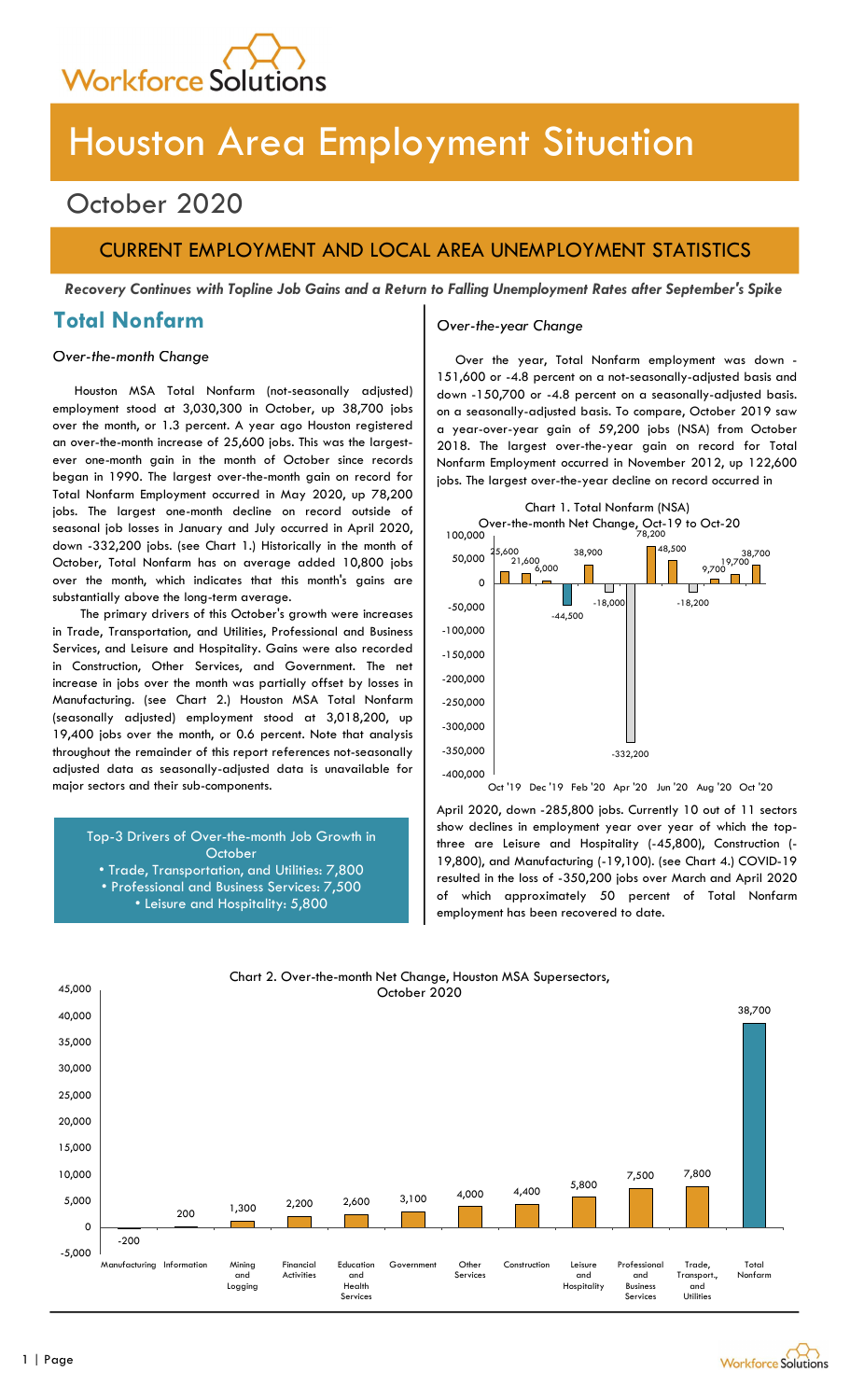### Houston Area Employment Situation

#### October 2020

#### Previous Month's Revisions

Total Nonfarm employment was revised downward by -4,700 jobs for a August to September smaller net gain of 19,700 compared to an original estimate of 24,400 jobs. A downward revision of -4,100 jobs in Government was the largest contributor followed by Leisure and Hospitality (-1,400) and Education and Health Services (-1,400). Upward revisions in Manufacturing (+1,700), Financial Activities (+500), and Professional and Business Services (+300) provided a partial offset of the overall downward revision to Total Nonfarm employment. (see Chart 5.)

#### Top-3 Drivers of Over-the-year Job Loss in October • Leisure and Hospitality: -45,800 • Construction: -19,800 • Manufacturing: -19,100







Chart 4. Over-the-year Net Change, Houston MSA Supersectors, October 2019 to October 2020



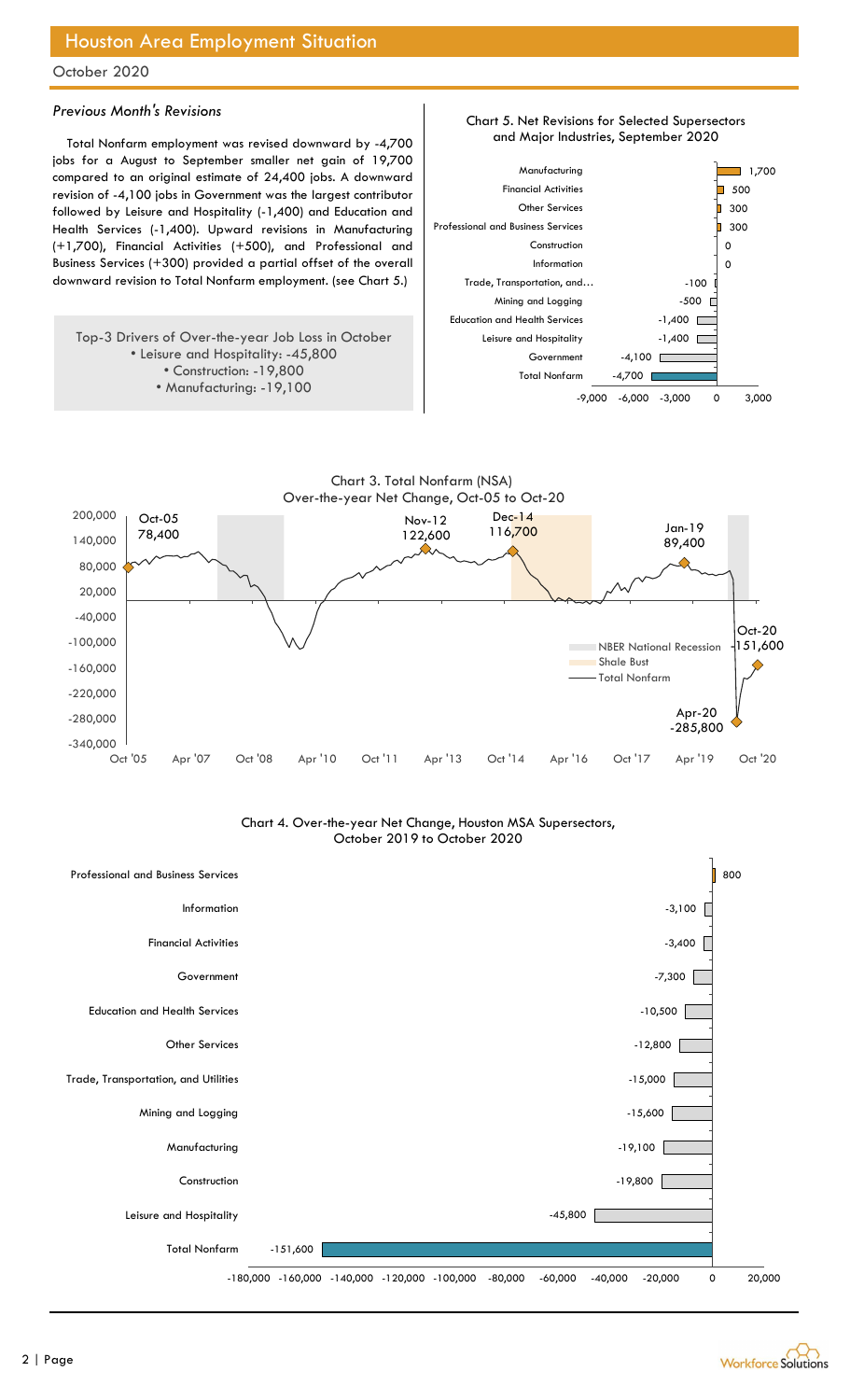### Houston Area Employment Situation

### October 2020

### Supplemental Commentary

#### Sector Recovery Rates

 On a not-seasonally-ajdusted basis, October 2020 serves as yet another example of the lingering effects of the March-April COVID-19 induced disruption to the labor market resulting in exaggerated swings in employment. Nonetheless, employment gains are typical in October due to the start of seasonal holiday hiring in Retail, Transportation, and Warehousing with this October proving no exception. In fact October's gains in Transportation, Warehousing, and Utilities were sufficient to drive its recovery rate of jobs lost early on in the pandemic to more than 150 percent, i.e. this sector has recovered all jobs lost plus 50 percent more. Leisure and Hospitality, consisting of restaurants and to a lesser extent hotels, began seeing October gains for the first time in 2017 for unknown reasons. This nascent seasonal pattern was magnified this October given that it was the most severely impacted sector by forced business closures to counteract the pandemic seeing losses of nearly -128,000 jobs over March and April. To-date this sector has recovered just over 60 perent of jobs lost. See chart below for recovery rates by major sector.



#### September's Anomalous Unemployment Rate

 In September, unemployment rates for the Houston MSA saw significant increases from August whether seasonally adjusted (8.0 percent to 9.7 percent ) or not-seasonally-adjusted (8.1 percent to 9.6 percent). These increases currently stand as the third-largest regionwide spikes in unemployment since records began in 1990. Given that over this same timeframe the national rate fell, there were concerns that the local recovery from the initial COVID-19 shock to the economy was beginning to falter. It now appears that September's unexpected rise in unemployment rates was a one-off. October's not-seasonally-adjusted rate fell to 7.7 percent, the lowest rate since March, which continues the trend of improvement reflected by various other measures such as payroll employment gains and falling claims for unemployment insurance.

### Other Miscellaneous Observations

• Three sectors have now recovered all jobs lost since the start of the pandemic in March with some exceed pre-pandemic employment levels: Transportation Warehousing and Utilities (151 percent), Professional and Business Services (104 percent), and Wholesale Trade (100 percent).

• All sectors except Manufacturing saw over-the-month job gains in October.

• Professional and Business Services is first sector to show over-the-year job growth since the pandemic began (800 jobs).

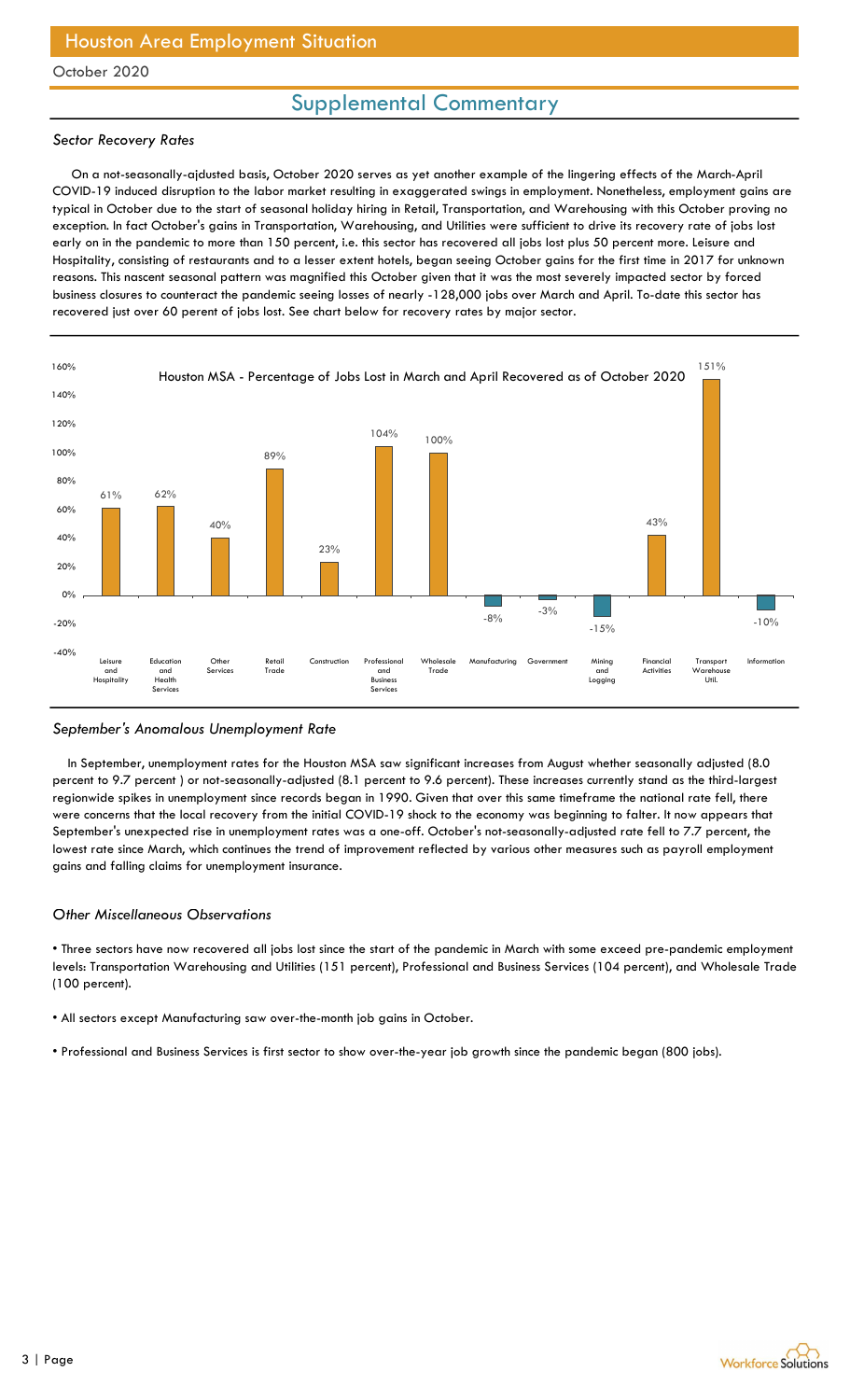### GAINING INDUSTRY HIGHLIGHTS

2,400 jobs.

### Trade, Transportation, and Utilities | larger net loss of -2,500 compared to an original estimate of -

### Over-the-month Change

Trade, Transportation, and Utilities was the largest gaining sector over the month up 7,800 jobs, or 1.3 percent. (see Chart 6.) The largest over-the-month gain on record for this sector occurred in November 2019, up 15,300 jobs. The largest onemonth decline on record occurred in April 2020, down -45,800 jobs. Historically in the month of October, Trade, Transportation, and Utilities has added an average of 2,900 jobs over the month, which indicates that this month's gains are substantially above the long-term average. October marks the start of temporary increases in payrolls related to the holiday season. Retail hiring typically peaks in November of each year while December typically sees only modest increases. Transportation, Warehousing, and Utilities was the largest contributor to the overall sector's increase, up 4,400 jobs over the month. The second-largest contributor was Retail Trade, which added 3,500 jobs from September to October. Lastly, Wholesale Trade offset a portion of the sector's gains with a loss of -100 jobs. Trade, Transportation, and Utilities employment was revised downward by -100 jobs for a August to September larger net loss of -



#### Over-the-year Change

Year over year, Trade, Transportation, and Utilities was down -15,000 jobs, or -2.4 percent. (see Chart 7.) The largest over-theyear gain on record for this sector occurred in November 2007, up 23,300 jobs. The largest over-the-year decline on record occurred in April 2020, down -33,600 jobs. Wholesale Trade was the largest contributor to the overall sector's decline, down -15,100 jobs over the year. The second-largest declining contributor was Retail Trade, which lost -4,400 jobs from October a year ago. Lastly, Transportation, Warehousing, and Utilities offset a portion of the sector's losses with a gain of 4,500 jobs. Since shedding -48,400 jobs over March and April 2020 due to the impact of COVID-19, this sector has recovered approximately 60 percent of jobs lost as of October. Trade, Transportation, and Utilities's share of Houston area Total Nonfarm Employment has risen from 19.8 percent to 20.3 percent over the past year.



#### About This Sector

The Trade, Transportation, and Utilities sector is composed of establishments wholesaling agriculture, mining, and manufactured goods; retailing goods in small quantities to the public incl. online; transporting passengers and cargo; warehousing and storage; and providing electricity, natural gas, water, and sewage removal. Of the three main component industries, Retail Trade accounts for a plurality of the sector's employment at 48 percent. (see Chart 8.) Across the Houston MSA, the concentration of jobs in the overall sector is 9 percent higher than the national average, due to a 33-percent higher concentration in Wholesale Trade primarily related to the oil and gas industry.

Chart 8. Employment in Component Industries of Trade,

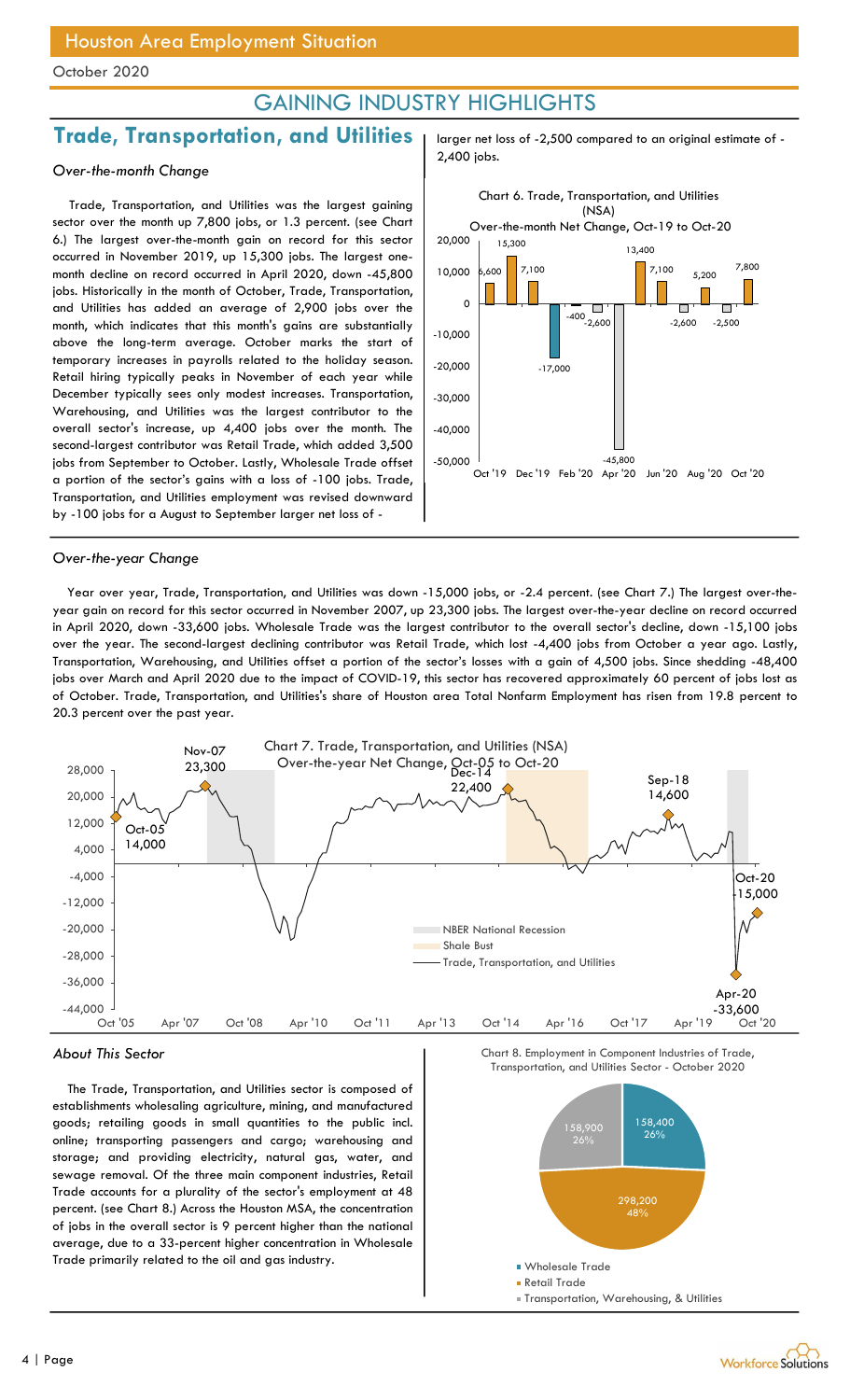### GAINING INDUSTRY HIGHLIGHTS

### Professional and Business Services

### Over-the-month Change

Professional and Business Services was the second-largest gaining sector over the month up 7,500 jobs, or 1.5 percent. (see Chart 9.) The largest over-the-month gain on record for this sector occurred in June 2020, up 14,300 jobs. The largest onemonth decline on record occurred in April 2020, down -24,700 jobs. Historically in the month of October, Professional and Business Services has added an average of 1,300 jobs over the month, which indicates that this month's gains are substantially above the long-term average. Professional, Scientific, and Technical Services was the largest contributor to the overall sector's increase, up 5,000 jobs over the month. The secondlargest contributor was Administrative and Support and Waste Management and Remediation Services, which added 1,700 jobs from September to October. Lastly, Management of Companies and Enterprises contributed, 800 jobs. Professional and Business Services employment was revised upward by 300 jobs for a August to September smaller net loss of -300 compared to an original estimate of -600 jobs.



#### Over-the-year Change

Year over year, Professional and Business Services was up 800 jobs, or 0.2 percent. (see Chart 10.) Furthermore, 100.0 percent of total (gross) jobs added across the region over the past year can be attributed to Professional and Business Services. The largest overthe-year gain on record for this sector occurred in November 2012, up 30,800 jobs. The largest over-the-year decline on record occurred in October 2009, down -35,100 jobs. Professional, Scientific, and Technical Services was the largest contributor to the overall sector's increase, up 8,500 jobs over the year. One component industry that provided a partial offset was Management of Companies and Enterprises, which lost -2,300 jobs from October a year ago. Lastly, Administrative and Support and Waste Management and Remediation Services offset a portion of the sector's gains with a loss of -5,400 jobs. Since shedding -27,000 jobs over March and April 2020 due to the impact of COVID-19, this sector has recovered approximately 100 percent of jobs lost as of October. Professional and Business Services's share of Houston area Total Nonfarm Employment has risen from 16.2 percent to 17.0 percent over the past year.



### About This Sector

The Professional and Business Services sector is composed of establishments specializing in professional, scientific, and technical activities; managment of establishments holding equity interests in order to influence management decisions; and office administration, hiring of personnel, security, cleaning, and waste disposal. Of the three main component industries, Professional, Scientific, and Technical Services accounts for a plurality of the sector's employment at 49 percent. (see Chart 11.) Across the Houston MSA, the concentration of jobs in the overall sector is 18 percent higher than the national average, due to a 27-percent higher concentration in Professional, Scientific, and Technical Services serving the oil and gas industry.



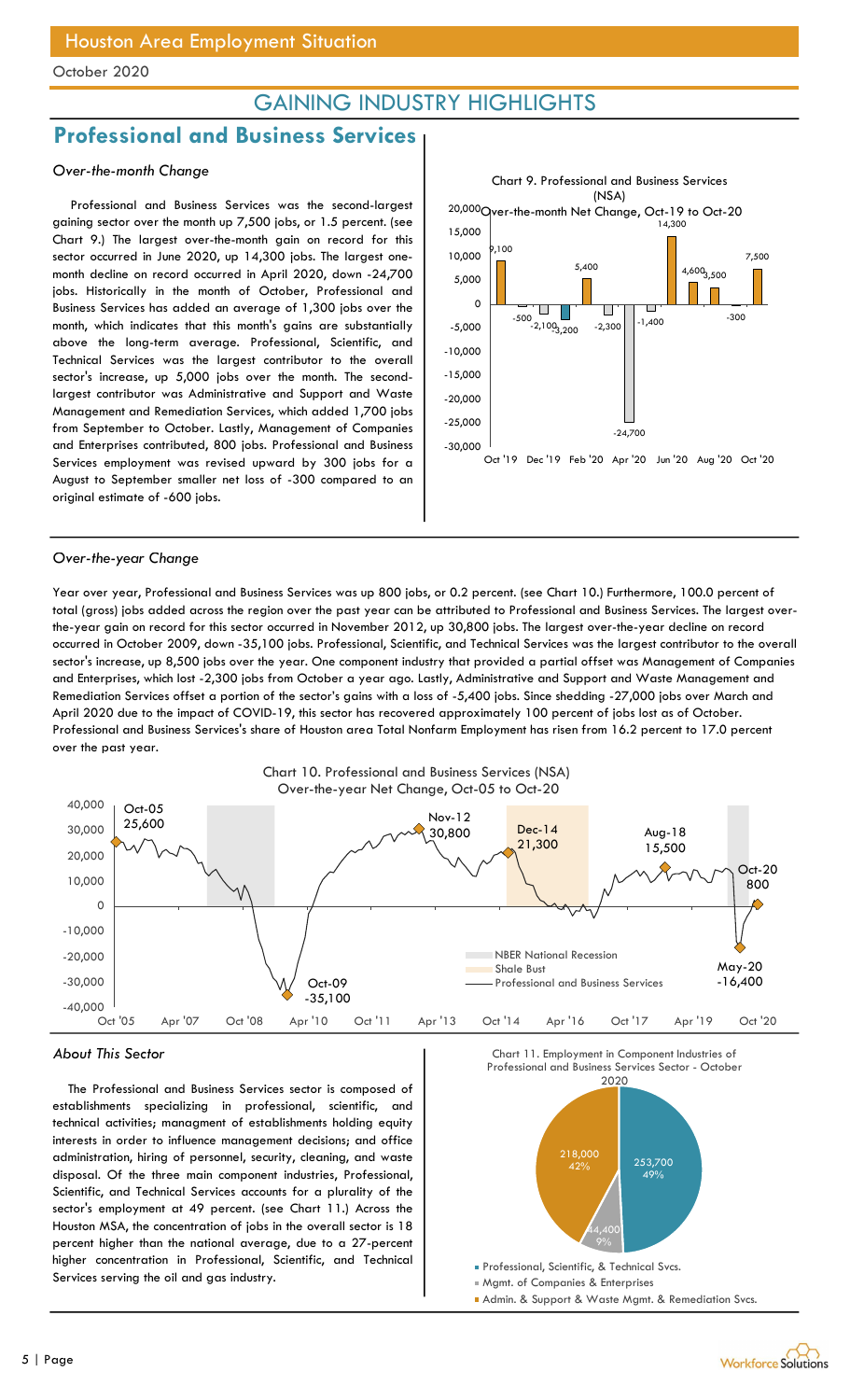### GAINING INDUSTRY HIGHLIGHTS

original estimate of 4,400 jobs.

### Leisure and Hospitality

#### Over-the-month Change

Leisure and Hospitality was the third-largest gaining sector over the month up 5,800 jobs, or 2.0 percent. (see Chart 12.) This was the largest-ever one-month gain in the month of October since records began in 1990. The largest over-themonth gain on record for this sector occurred in May 2020, up 46,100 jobs. The largest one-month decline on record occurred in April 2020, down -120,600 jobs. Historically in the month of October, Leisure and Hospitality has lost an average of -2,400 jobs over the month, which indicates that this month's gains are substantially in contrast to the long-term average decline. Job losses are typical in October in Leisure and Hospitality with no example of gains ever recorded in the history of the series for this month. Accommodation and Food Services was the largest contributor to the overall sector's increase, up 6,500 jobs over the month. One component industry that provided a partial offset was Arts, Entertainment, and Recreation, which lost -700 jobs from September to October. Leisure and Hospitality employment was revised downward by -1,400 jobs for a August to September smaller net gain of 3,000 compared to an original



#### Over-the-year Change

Year over year, Leisure and Hospitality was down -45,800 jobs, or -13.7 percent. (see Chart 13.) This was the largest-ever yearover-year decline in the month of October since records began in 1990. Among sectors currently showing contraction, this sector is the second-fastest declining in percentage terms across the Houston area. Furthermore, 30.1 percent of total (gross) jobs lost across the region over the past year can be attributed to Leisure and Hospitality. The largest over-the-year gain on record for this sector occurred in January 2016, up 17,200 jobs. The largest over-the-year decline on record occurred in April 2020, down -121,000 jobs. Accommodation and Food Services was the largest contributor to the overall sector's decline, down -33,000 jobs over the year. The second-largest declining contributor was Arts, Entertainment, and Recreation, which lost -12,800 jobs from October a year ago. Since shedding -128,900 jobs over March and April 2020 due to the impact of COVID-19, this sector has recovered approximately 60 percent of jobs lost as of October. Leisure and Hospitality's share of Houston area Total Nonfarm Employment has fallen from 10.5 percent to 9.6 percent over the past year.



#### About This Sector

The Leisure and Hospitality sector is composed of establishments that produce and promote in live performances, events, of exhibits of historical, cultural, or educational interest or related to recreation or hobbies intended for public viewing; and provide customers with lodging and/or meals and beverages for immediate consumption. Of the two main component industries, Accommodation and Food Services accounts for the majority of the sector's employment at 92 percent. (see Chart 14.) Across the Houston MSA, the concentration of jobs in the overall sector is 3 percent higher than the national average.

Chart 14. Employment in Component Industries of Leisure

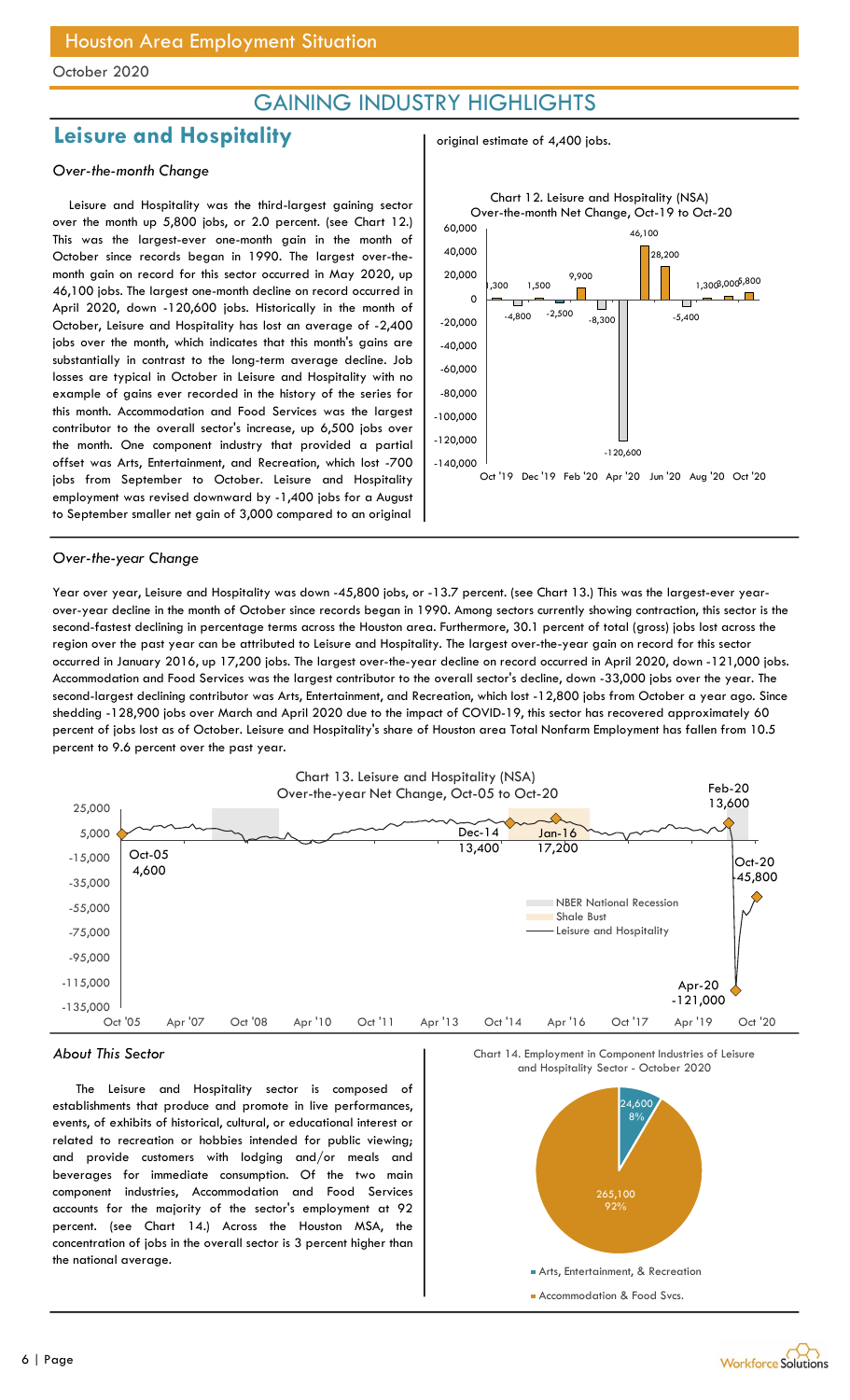### GAINING INDUSTRY HIGHLIGHTS

### **Construction**

### Over-the-month Change

Construction also saw an increase over the month up 4,400 jobs, or 2.0 percent. (see Chart 15.) The largest over-the-month gain on record for this sector occurred in February 2019, up 7,300 jobs. The largest one-month decline on record occurred in April 2020, down -25,200 jobs. Historically in the month of October, Construction has added an average of 2,000 jobs over the month, which indicates that this month's gains are substantially above the long-term average. Specialty Trade Contractors was the largest contributor to the overall sector's increase, up 4,400 jobs over the month. The second-largest contributor was Heavy and Civil Engineering Construction, which added 300 jobs from September to October. Lastly, Construction of Buildings offset a portion of the sector's gains with a loss of -300 jobs. Construction employment saw no revision from August to September leaving the previous month's original decrease of -100 intact.



### Over-the-year Change

Year over year, Construction was down -19,800 jobs, or -8.3 percent. (see Chart 16.) The largest over-the-year gain on record for this sector occurred in December 2014, up 19,700 jobs. The largest over-the-year decline on record occurred in November 2009, down -33,700 jobs. Heavy and Civil Engineering Construction was the largest contributor to the overall sector's decline, down -8,400 jobs over the year. The second-largest declining contributor was Specialty Trade Contractors, which lost -6,800 jobs from October a year ago. Lastly, Construction of Buildings subtracted -4,600 jobs. Since shedding -31,300 jobs over March and April 2020 due to the impact of COVID-19, this sector has recovered approximately 20 percent of jobs lost as of October. Construction's share of Houston area Total Nonfarm Employment has fallen from 7.5 percent to 7.3 percent over the past year.



### About This Sector

The Construction sector comprises establishments engaged in the construction of buildings, infrastructure, site preparation and sub-division, and specialty trades e.g. masonry, painting, and electrical work. Of the three main component industries, Specialty Trade Contractors accounts for a plurality of the sector's employment at 50 percent. (see Chart 17.) Across the Houston MSA, the concentration of jobs in the overall Construction sector is 38 percent higher than the national average, due to 2.4 times more jobs in Heavy and Civil Engineering Construction related to turnaround maintenance of petrochemical facilities.



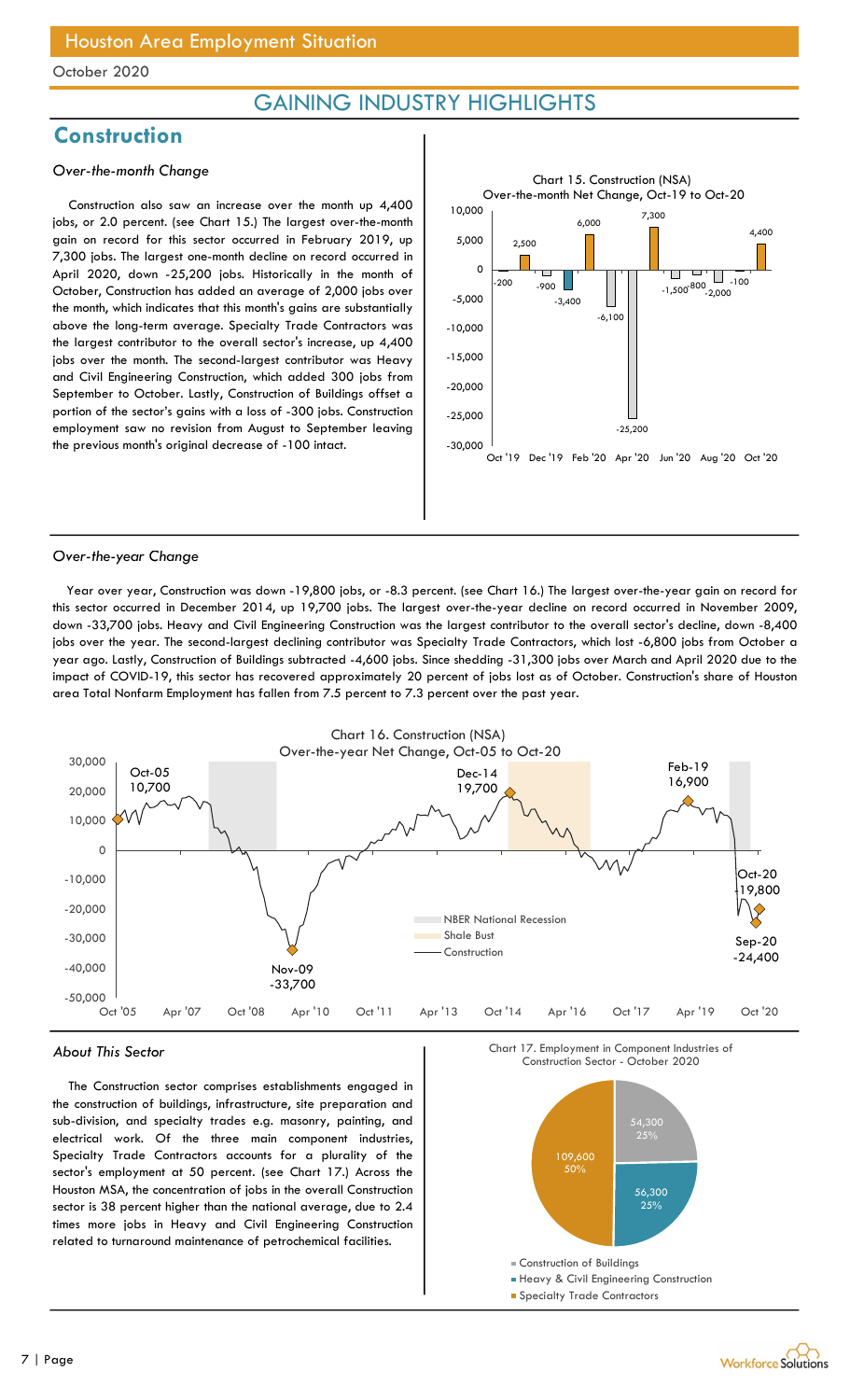### GAINING INDUSTRY HIGHLIGHTS

### **Other Services**

#### Over-the-month Change

Other Services also saw an increase over the month up 4,000 jobs, or 4.0 percent. (see Chart 18.) This was the largest-ever one-month gain in the month of October since records began in 1990. The largest over-the-month gain on record for this sector occurred in June 2020, up 6,600 jobs. The largest one-month decline on record occurred in April 2020, down -28,500 jobs. Historically in the month of October, Other Services has lost an average of -400 jobs over the month, which indicates that this month's gains are substantially in contrast to the long-term average decline. Historically October is typically a mixed month for Other Services with gains or losses encountered with near equal frequency. NOTE: No subsector is published at the MSA level by the CES survey. See below for additional information. Other Services employment was revised upward by 300 jobs for a August to September smaller net loss of -5,100 compared to an original estimate of -5,400 jobs.



#### Over-the-year Change

Year over year, Other Services was down -12,800 jobs, or -11.1 percent. (see Chart 19.) This was the largest-ever year-over-year decline in the month of October since records began in 1990. Among sectors currently showing contraction, this sector is the thirdfastest declining in percentage terms across the Houston area. The largest over-the-year gain on record for this sector occurred in March 2020, up 5,900 jobs. The largest over-the-year decline on record occurred in May 2020, down -25,100 jobs. 0 Since shedding -27,400 jobs over March and April 2020 due to the impact of COVID-19, this sector has recovered approximately 40 percent of jobs lost as of October. Other Services's share of Houston area Total Nonfarm Employment has fallen from 3.6 percent to 3.4 percent over the past year.



#### About This Sector

The Other Services (except Public Administration) sector comprises establishments engaged in services not classified elsewhere such as equipment and machinery repair, religious activities, grantmaking, advocacy, and providing dry-cleaning and laundry services, and personal care services. Of the three main component industries, Personal and Laundry Services accounts for a plurality of the sector's employment at 48 percent as a subsector where self-employment is prevalent (source: Census - Non Employer Statistics and BLS - Quarterly Census of Employment and Wages). (see Chart 20.) Across the Houston MSA, the concentration of jobs in the overall Other Services sector is 12 percent less than the national average.

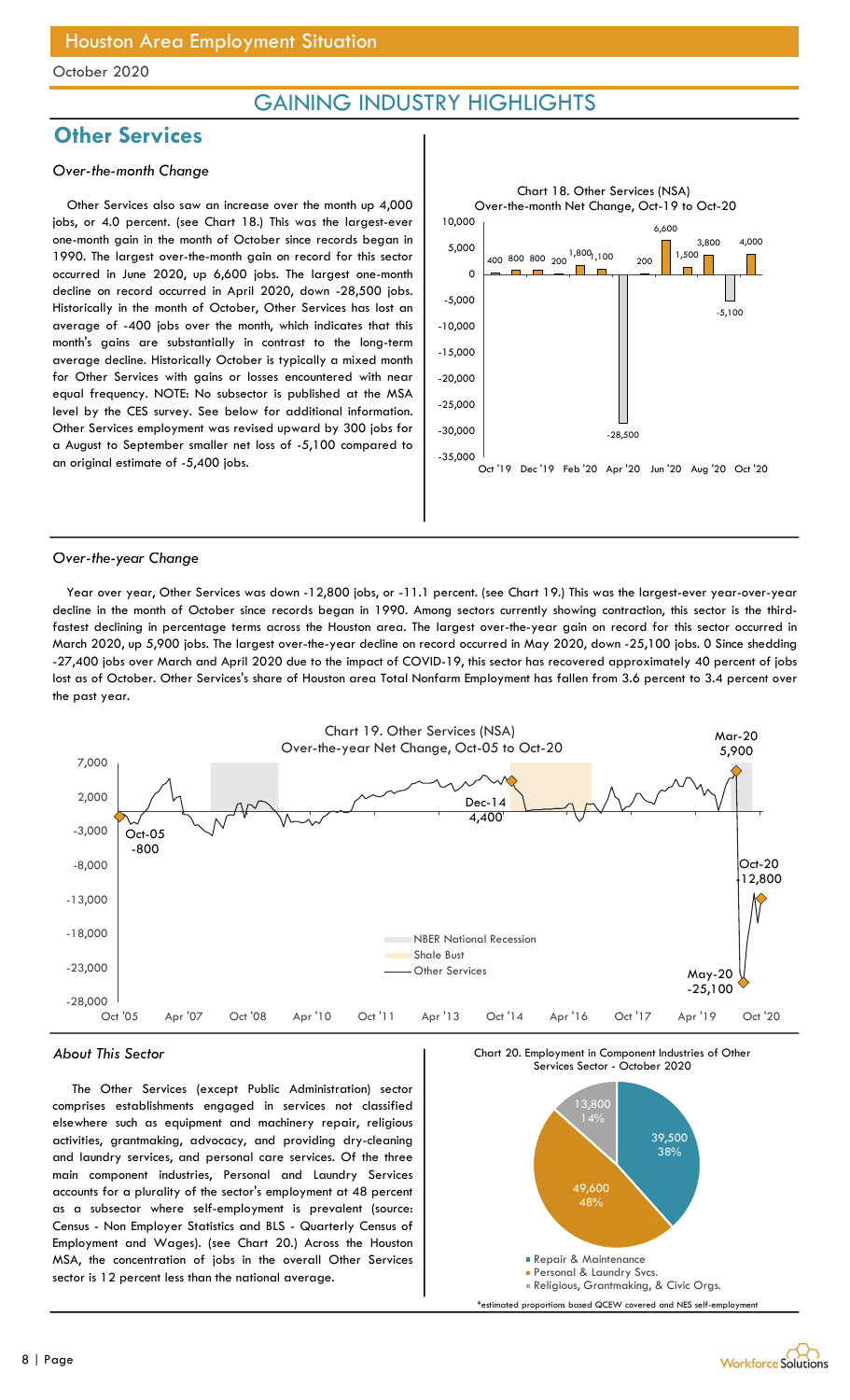### GAINING INDUSTRY HIGHLIGHTS

### Government

#### Over-the-month Change

Government also saw an increase over the month up 3,100 jobs, or 0.8 percent. (see Chart 21.) The largest over-the-month gain on record for this sector occurred in September 2020, up 25,100 jobs. The largest one-month decline on record occurred in April 2020, down -11,500 jobs. Historically in the month of October, Government has added an average of 6,200 jobs over the month, which indicates that this month's gains are substantially below the long-term average. Employment in Government, particularly Local Government Educational Services (i.e. public primary and secondary schools) and to a lesser extent State Government Educational Services (i.e. public colleges and universities) in October sees an attenuated continuation of the gains observed in September of each year coinciding with the start of the academic year. Local Government was the largest contributor to the overall sector's increase, up 5,900 jobs over the month. The second-largest contributor was State Government, which added 1,200 jobs from September to October. Lastly, Federal Government offset a portion of the sector's gains with a loss of -4,000 jobs. Government employment was revised



#### Over-the-year Change

Year over year, Government was down -7,300 jobs, or -1.7 percent. (see Chart 22.) The largest over-the-year gain on record for this sector occurred in May 2010, up 19,100 jobs. The largest over-the-year decline on record occurred in January 2012, down - 17,100 jobs. Local Government was the largest contributor to the overall sector's decline, down -6,400 jobs over the year. The secondlargest declining contributor was State Government, which lost -3,000 jobs from October a year ago. Lastly, Federal Government offset a portion of the sector's losses with a gain of 2,100 jobs. Since shedding -10,100 jobs over March and April 2020 due to the impact of COVID-19, this sector continues to post losses resulting in total employment that remains 0 percent below levels reported in February 2020. Government's share of Houston area Total Nonfarm Employment has risen from 13.3 percent to 13.7 percent over the past year.



### About This Sector

The Government sector consists of establishments of federal, state, and local government agencies that administer, oversee, and manage public programs and have executive, legislative, or judicial authority over other institutions within a given area that are not performed by private establishments. For MSA data, this includes public education but excludes healthcare. Of the three main component industries, Local Government accounts for the majority of the sector's employment at 72 percent. (see Chart 23.) Across the Houston MSA, the concentration of jobs in the overall Government sector is 11 percent less than the national average.

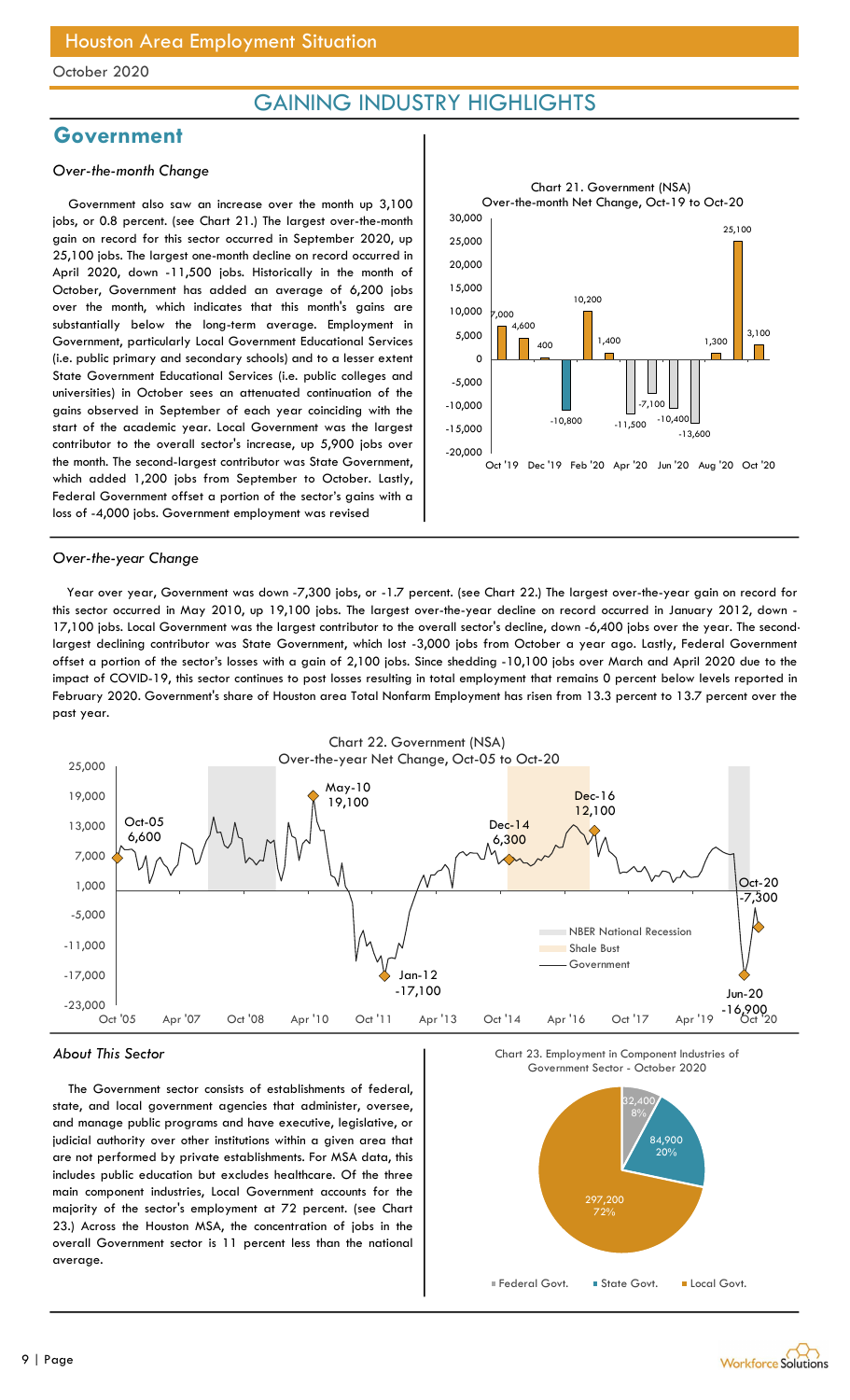### GAINING INDUSTRY HIGHLIGHTS

### Education and Health Services

### Over-the-month Change

Education and Health Services also saw an increase over the month up 2,600 jobs, or 0.7 percent. (see Chart 24.) The largest over-the-month gain on record for this sector occurred in May 2020, up 19,700 jobs. The largest one-month decline on record occurred in April 2020, down -47,400 jobs. Historically in the month of October, Education and Health Services has added an average of 900 jobs over the month, which indicates that this month's gains are substantially above the long-term average. Educational Services was the largest contributor to the overall sector's increase, up 1,900 jobs over the month. The secondlargest contributor was Health Care and Social Assistance, which added 700 jobs from September to October. Education and Health Services employment was revised downward by -1,400 jobs for a August to September larger net loss of -1,600 compared to an original estimate of -200 jobs.



#### Over-the-year Change

Year over year, Education and Health Services was down -10,500 jobs, or -2.6 percent. (see Chart 25.) This was the largest-ever year-over-year decline in the month of October since records began in 1990. The largest over-the-year gain on record for this sector occurred in March 2015, up 17,600 jobs. The largest over-the-year decline on record occurred in April 2020, down -32,800 jobs. Health Care and Social Assistance was the largest contributor to the overall sector's decline, down -10,600 jobs over the year. One component industry that provided a partial offset was Educational Services, which gained 100 jobs from October a year ago. Since shedding -46,800 jobs over March and April 2020 due to the impact of COVID-19, this sector has recovered approximately 60 percent of jobs lost as of October. Education and Health Services's share of Houston area Total Nonfarm Employment has risen from 12.9 percent to 13.2 percent over the past year.



### About This Sector

The Education and Health Services sector is composed of establishments that provide private education services (i.e. excluding pubicly-funded primary, secondary, and postsecondary institutions) and establishments that provide healthcare and social assistance to individuals. Of the two main component industries, Health Care and Social Assistance accounts for the majority of the sector's employment at 84 percent. (see Chart 26.) Across the Houston MSA, the concentration of jobs in the overall sector is 20 percent less than the national average, despite the high physical concentration of healthcare jobs centered around Texas Medical Center.

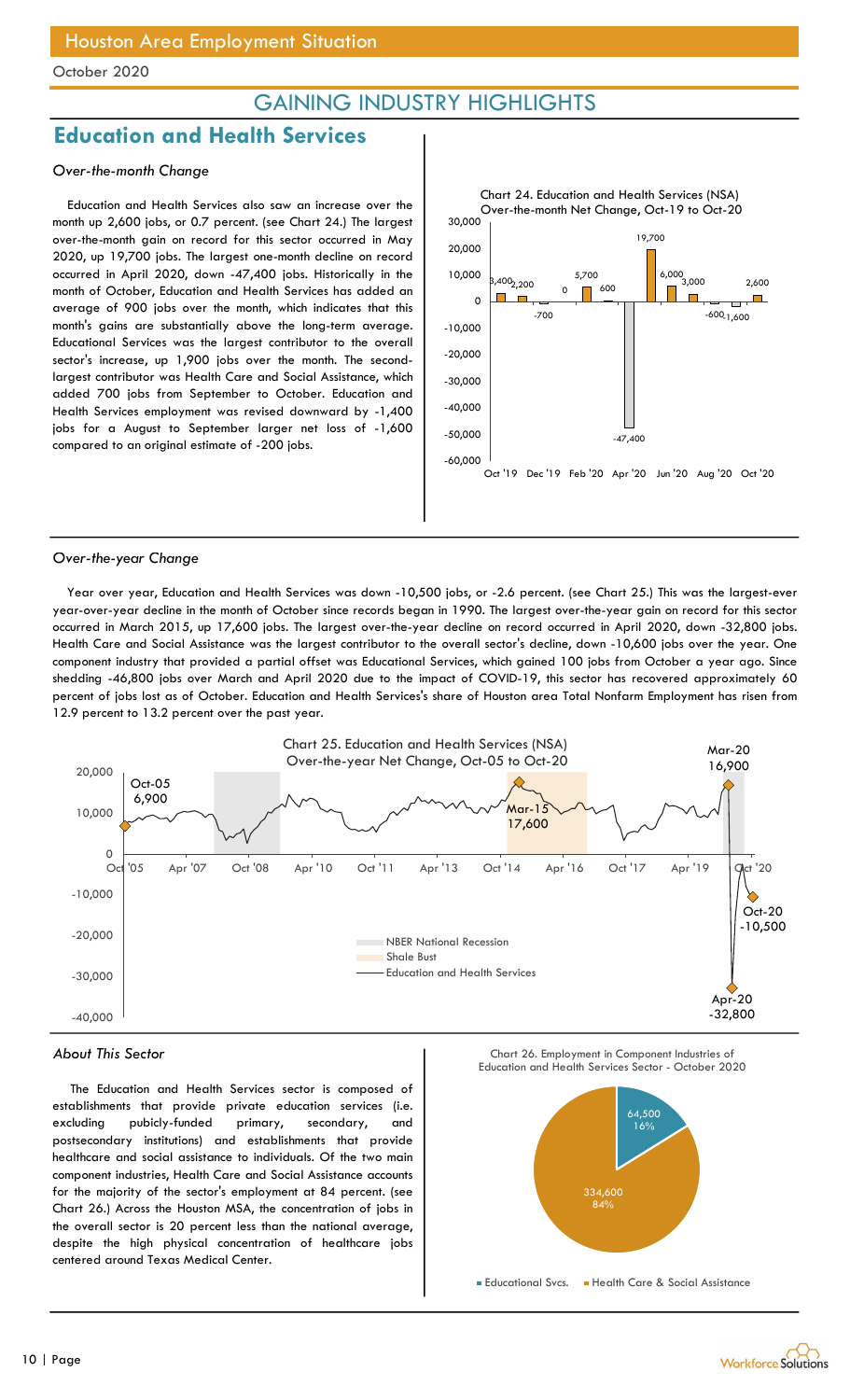### GAINING INDUSTRY HIGHLIGHTS

### Financial Activities

### Over-the-month Change

Financial Activities also saw an increase over the month up 2,200 jobs, or 1.4 percent. (see Chart 27.) This was the largestever one-month gain in the month of October since records began in 1990. The largest over-the-month gain on record for this sector occurred in October 2020, up 2,200 jobs. The largest one-month decline on record occurred in April 2020, down - 5,200 jobs. Historically in the month of October, Financial Activities has added an average of 400 jobs over the month, which indicates that this month's gains are substantially above the long-term average. Real Estate and Rental and Leasing was the largest contributor to the overall sector's increase, up 1,500 jobs over the month. The second-largest contributor was Finance and Insurance, which added 700 jobs from September to October. Financial Activities employment was revised upward by 500 jobs for a August to September smaller net loss of -1,900 compared to an original estimate of -2,400 jobs.



#### Over-the-year Change

Year over year, Financial Activities was down -3,400 jobs, or -2.0 percent. (see Chart 28.) The largest over-the-year gain on record for this sector occurred in September 1998, up 9,000 jobs. The largest over-the-year decline on record occurred in August 2009, down -6,300 jobs. Real Estate and Rental and Leasing was the largest contributor to the overall sector's decline, down -4,700 jobs over the year. One component industry that provided a partial offset was Finance and Insurance, which gained 1,300 jobs from October a year ago. Since shedding -5,400 jobs over March and April 2020 due to the impact of COVID-19, this sector has recovered approximately 40 percent of jobs lost as of October. Financial Activities's share of Houston area Total Nonfarm Employment has risen from 5.3 percent to 5.4 percent over the past year.



#### About This Sector

The Financial Activities sector is composed of establishments renting, leasing, or allowing use of assets, and financial transactions such as creation, liquidation, or change in ownership of financial assets, underwriting of insurance, and annuities. Of the two main component industries, Finance and Insurance accounts for the majority of the sector's employment at 64 percent. (see Chart 29.) Across the Houston MSA, the concentration of jobs in the overall Financial Activities sector is 11 percent less than the national average, due to a 24-percent lower concentration in Finance and Insurance offsetting a 27 percent higher concentration in Real Estate and Rental and Leasing.



Real Estate & Rental & Leasing Finance & Insurance

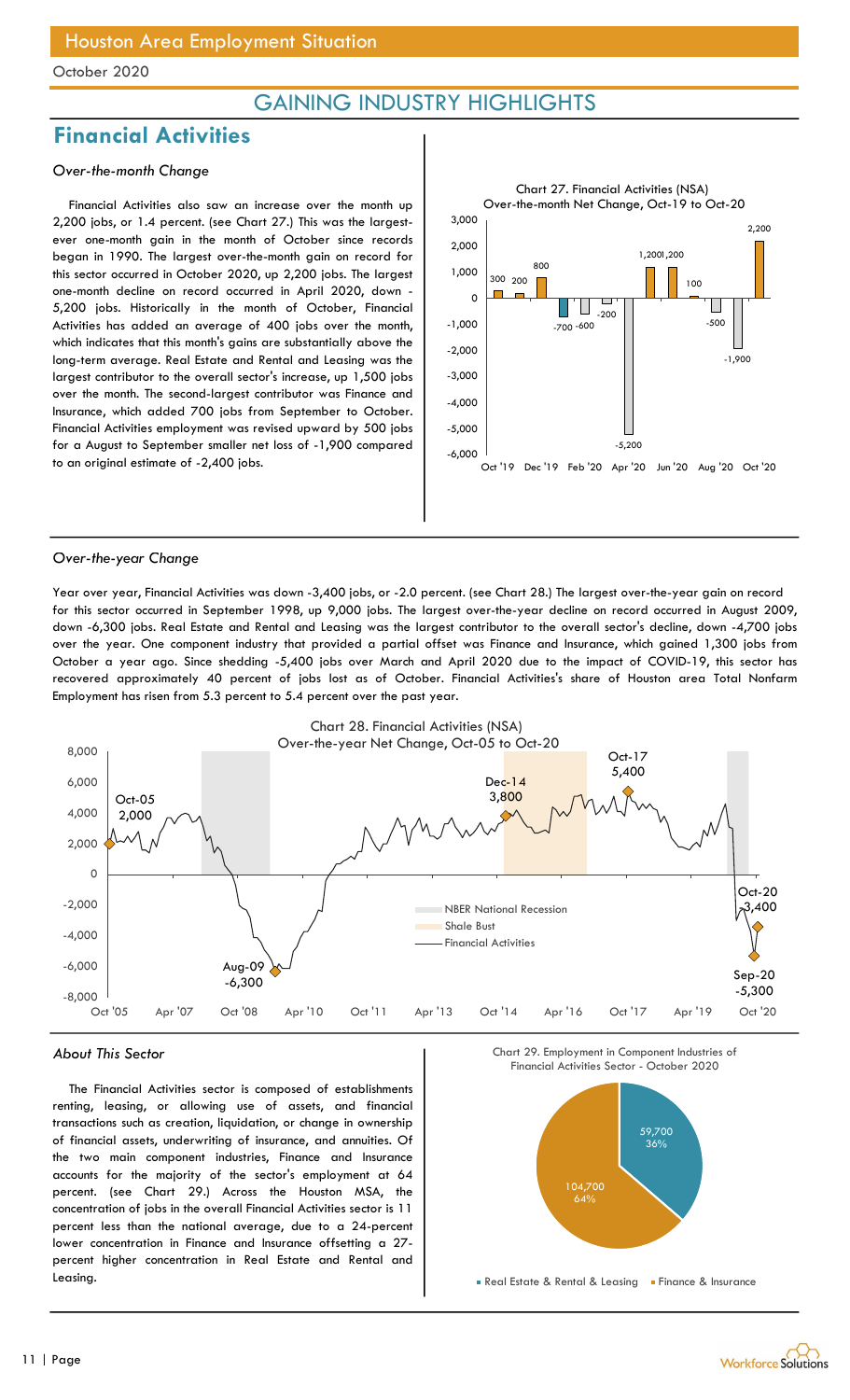### GAINING INDUSTRY HIGHLIGHTS

### Mining and Logging

### Over-the-month Change

Mining and Logging also saw an increase over the month up 1,300 jobs, or 2.1 percent. (see Chart 30.) The largest over-themonth gain on record for this sector occurred in June 2011, up 2,800 jobs. The largest one-month decline on record occurred in April 2020, down -8,600 jobs. Historically in the month of October, Mining and Logging has added an average of 300 jobs over the month, which indicates that this month's gains are substantially above the long-term average. Oil and Gas Extraction was the largest contributor to the overall sector's increase, up 900 jobs over the month. The second-largest contributor was Support Activities for Mining, which added 300 jobs from September to October. Lastly, Other Mining and Logging Undefined contributed, 100 jobs. Mining and Logging employment was revised downward by -500 jobs for a August to September smaller net gain of 1,900 compared to an original estimate of 2,400 jobs.



#### Over-the-year Change

Year over year, Mining and Logging was down -15,600 jobs, or -19.6 percent. (see Chart 31.) Among sectors currently showing contraction, this sector is the fastest declining in percentage terms across the Houston area. The largest over-the-year gain on record for this sector occurred in December 2011, up 11,900 jobs. The largest over-the-year decline on record occurred in December 2015, down -21,800 jobs. Support Activities for Mining was the largest contributor to the overall sector's decline, down -12,400 jobs over the year. The second-largest declining contributor was Oil and Gas Extraction, which lost -2,900 jobs from October a year ago. Lastly, Other Mining and Logging Undefined subtracted -300 jobs. Since shedding -8,500 jobs over March and April 2020 due to the impact of COVID-19, this sector continues to post losses resulting in total employment that remains -10 percent below levels reported in February 2020. Mining and Logging's share of Houston area Total Nonfarm Employment has fallen from 2.5 percent to 2.1 percent over the past year.



#### About This Sector

The Mining and Logging sector comprises establishments extracting naturally occurring minerals such as coal and ores; liquid minerals, such as crude petroleum and natural gas; and timber. Of the three main component industries, Oil and Gas Extraction accounts for a slight majority of the sector's employment at just over 54 percent. (see Chart 32.) Across the Houston MSA, the concentration of jobs in the overall Mining and Logging sector is 4.8 times the national average, due to the region's role as a global hub for the oil and gas industry.

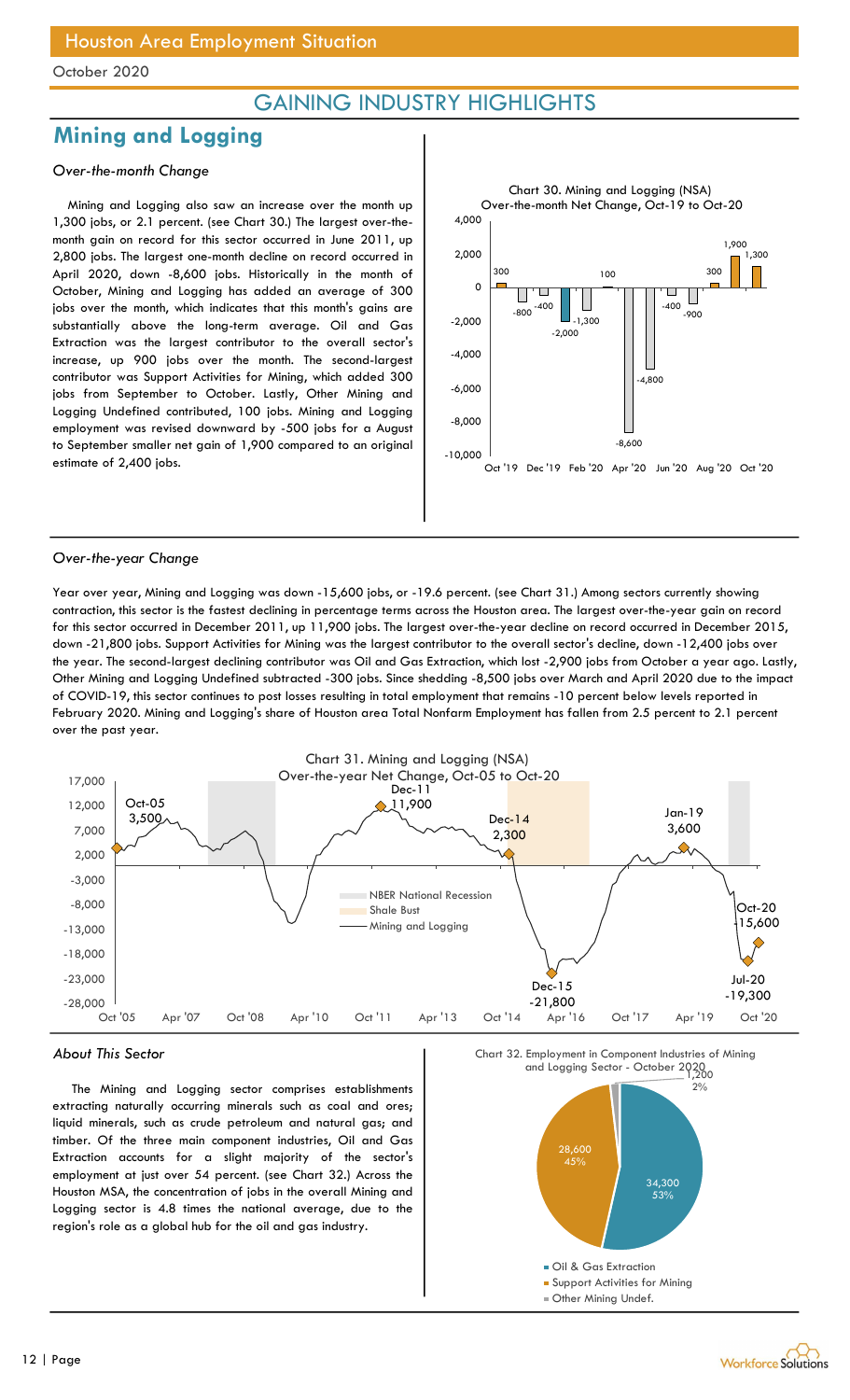### GAINING INDUSTRY HIGHLIGHTS

### **Information**

#### Over-the-month Change

Information also saw an increase over the month up 200 jobs, or 0.7 percent. (see Chart 33.) The largest over-the-month gain on record for this sector occurred in July 1994, up 1,500 jobs. The largest one-month decline on record occurred in April 2020, down -3,100 jobs. Historically in the month of October, Information has lost an average of -10 jobs over the month, which indicates that this month's gains are substantially in contrast to the long-term average decline. Other Information Undefined was the largest contributor to the overall sector's increase, up 200 jobs over the month. One component industry, Telecommunications, saw no change from September to October. Information employment saw no revision from August to September leaving the previous month's original increase of 200 intact.



#### Over-the-year Change

Year over year, Information was down -3,100 jobs, or -9.6 percent. (see Chart 34.) The largest over-the-year gain on record for this sector occurred in June 1997, up 4,600 jobs. The largest over-the-year decline on record occurred in April 2002, down -7,000 jobs. Other Information Undefined was the largest contributor to the overall sector's decline, down -1,600 jobs over the year. The second-largest declining contributor was Telecommunications, which lost -1,500 jobs from October a year ago. Since shedding -3,100 jobs over March and April 2020 due to the impact of COVID-19, this sector continues to post losses resulting in total employment that remains -10 percent below levels reported in February 2020. Information's share of Houston area Total Nonfarm Employment has remained constant at 1.0 percent over the past year.



#### About This Sector

The Information sector comprises establishments producing and distributing information and cultural products, e.g. traditional and online news publishing; software publishing; the motion picture and sound recording; TV broadcasting; and telecommunications. Of the two main component industries, Other Information Undefined accounts for the majority of the sector's employment at 58 percent. (see Chart 35.) Across the Houston MSA, the concentration of jobs in the overall Information sector is 47 percent less than the national average.

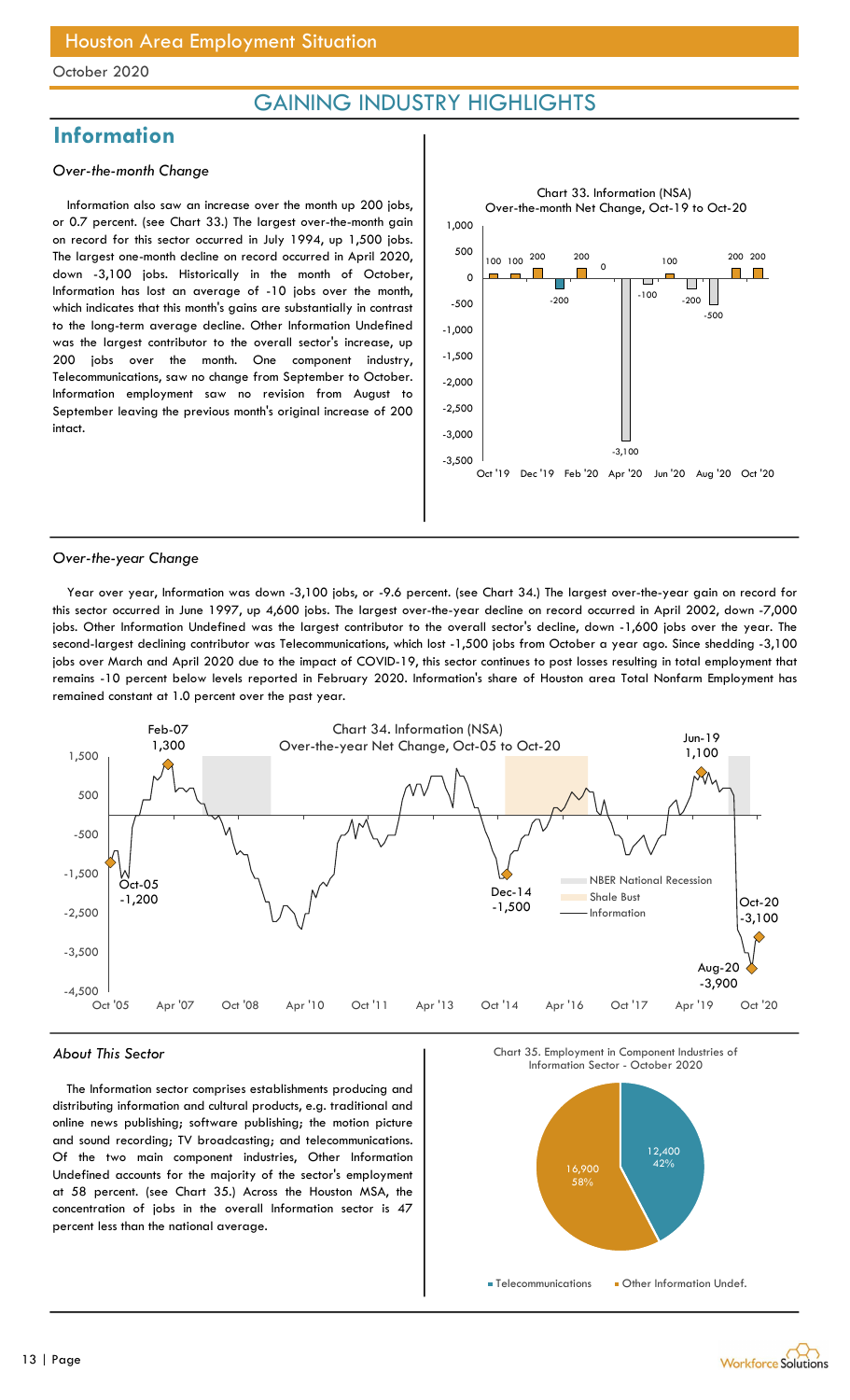### DECLINING INDUSTRY HIGHLIGHTS

### **Manufacturing**

#### Over-the-month Change

Manufacturing was the largest declining sector over the month down -200 jobs, or -0.1 percent. (see Chart 36.) The largest over-the-month gain on record for this sector occurred in May 2020, up 3,700 jobs. The largest one-month decline on record occurred in April 2020, down -11,600 jobs. Historically in the month of October, Manufacturing has lost an average of -400 jobs over the month, which indicates that this month's losses are substantially smaller than the long-term average decline. Durable Goods was the largest contributor to the overall sector's decline, down -300 jobs over the month. One component industry that provided a partial offset was Non-Durable Goods, which gained 100 jobs from September to October. Manufacturing employment was revised upward by 1,700 jobs for a August to September complete erasure of losses resulting in a net gain of 1,000 compared to an original estimate of -700 jobs.



#### Over-the-year Change

Year over year, Manufacturing was down -19,100 jobs, or -8.2 percent. (see Chart 37.) The largest over-the-year gain on record for this sector occurred in June 2012, up 17,700 jobs. The largest over-the-year decline on record occurred in November 2009, down - 28,800 jobs. Durable Goods was the largest contributor to the overall sector's decline, down -17,800 jobs over the year. The secondlargest declining contributor was Non-Durable Goods, which lost -1,300 jobs from October a year ago. Since shedding -13,300 jobs over March and April 2020 due to the impact of COVID-19, this sector continues to post losses resulting in total employment that remains -10 percent below levels reported in February 2020. Manufacturing's share of Houston area Total Nonfarm Employment has fallen from 7.3 percent to 7.1 percent over the past year.



#### About This Sector

The Manufacturing sector comprises establishments engaged in the mechanical, physical, or chemical transformation of materials, substances, or components into new products. Of the two main component industries, Durable Goods accounts for the majority of the sector's employment at 61 percent. (see Chart 38.) Across the Houston MSA, the concentration of jobs in the overall Manufacturing sector is 17 percent less than the national average.





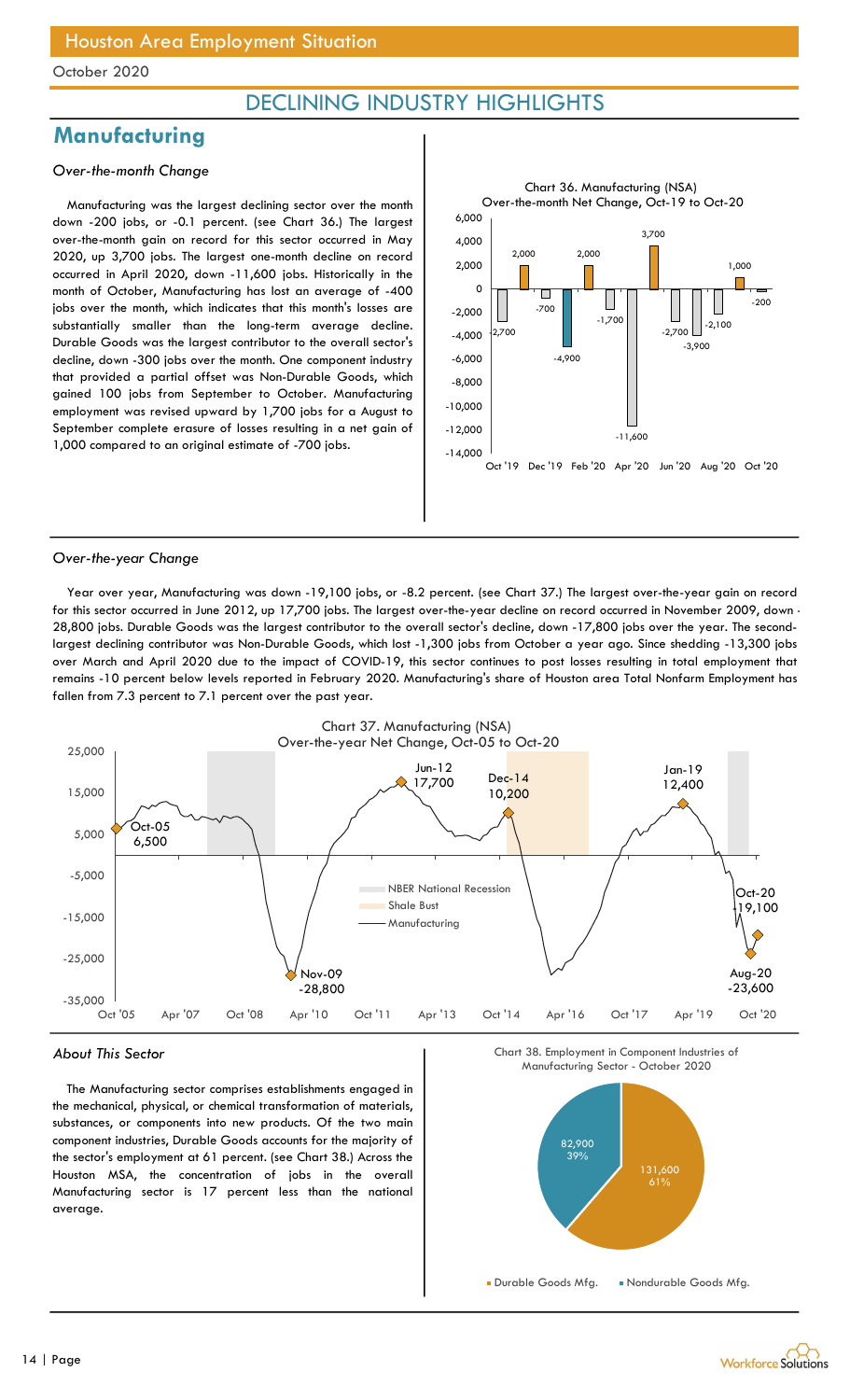### Unemployment Rates

### Not-Seasonally Adjusted

The Houston MSA (not-seasonally-adjusted) unemployment rate stood at 7.7 percent in October, down from September's 9.6 percent and up from 3.6 percent a year ago. This was above the statewide rate of 6.7 percent and above the national rate of 6.6 percent. 265,523 individuals were unemployed in Houston in October, down from September's 332,292 and up Houston in October, down from September's 332,292 and up  $\begin{bmatrix} 8.0 \\ 6.6 \end{bmatrix}$  6.6 6.7 6.7





### Seasonally Adjusted

The Houston MSA (seasonally-adjusted) unemployment rate stood at 9.7 percent in September, up from August's 8.0 percent and up from 3.6 percent a year ago. This was above the statewide rate of 8.3 percent and above the national rate of 7.9 percent. 336,813 individuals were unemployed in Houston in September, up from August's 279,690 and up from 123,026 in September 2019.